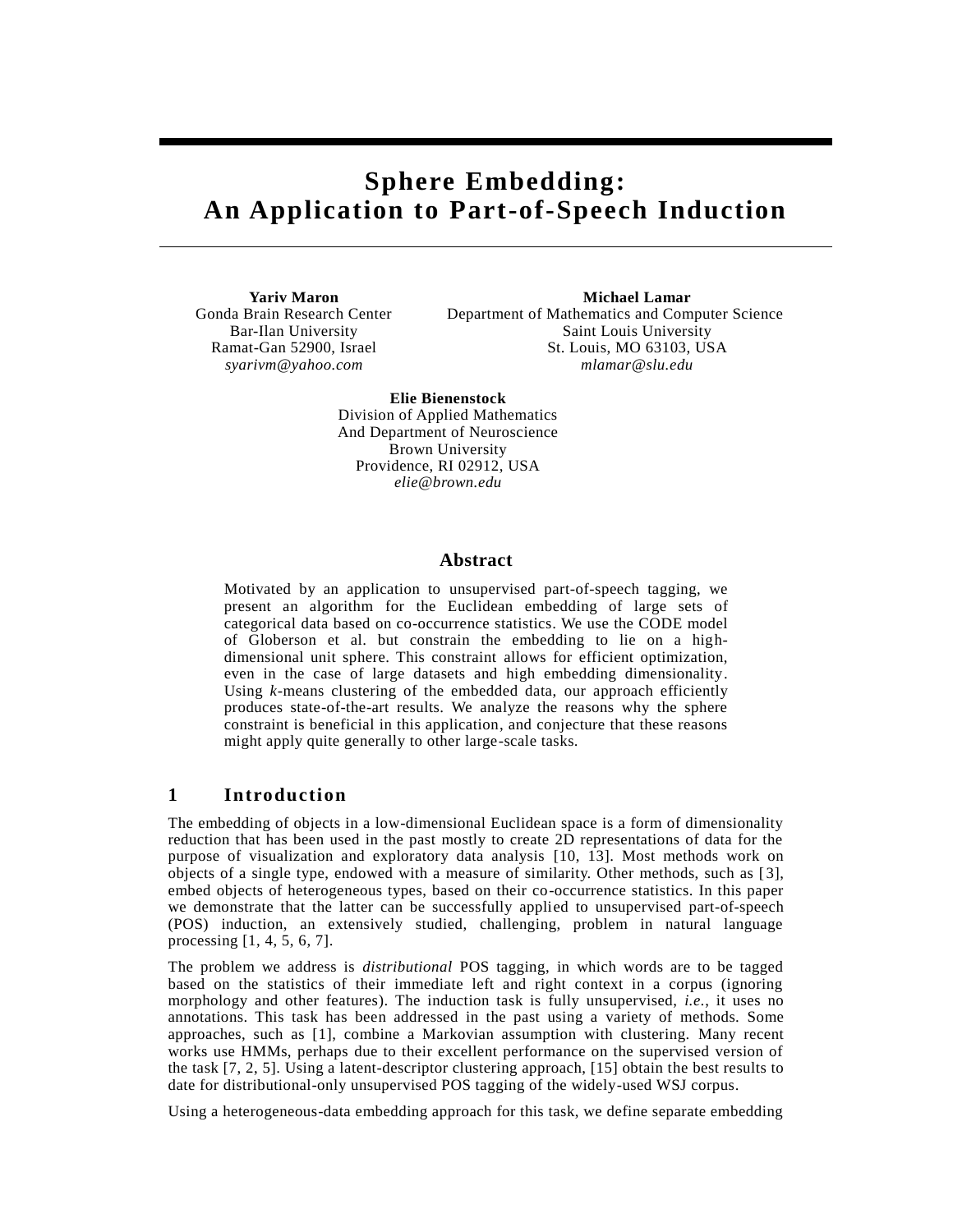functions for the objects "left word" and "right word" based on their co-occurrence statistics, *i.e.*, based on bigram frequencies. We are interested in modeling the statistical interactions between left words and right words, as relevant to POS tagging, rather than their joint distribution. Indeed, modeling the joint distribution directly results in models that do not handle rare words well. We use the CODE (Co-Occurrence Data Embedding) model of [3], where statistical interaction is modeled as the negative exponential of the Euclidean distance between the embedded points. This embedding model incorporates the marginal probabilities, or unigram frequencies, in a way that results in appropriate handling of both frequent and rare words.

The size of the dataset (number of points to embed) and the embedding dimensionality are several-fold larger than in the applications studied in [3], making the optimization methods used by these authors impractical. Instead, we use a simple and intuitive stochastic-gradient procedure. Importantly, in order to handle both the large dataset and the relatively high dimensionality of the embedding needed for this application, we constrain the embedding to lie on the unit sphere. We therefore refer to this method as *Spherical CODE*, or **S-CODE**. The spherical constraint causes the regularization term—the partition function—to be nearly constant and also makes the stochastic gradient ascent smoother; this allows a several-fold computational improvement, and yields excellent performance. After convergence of the embedding model, we use a *k*-means algorithm to cluster all the words of the corpus, based on their embeddings. The induced POS labels are evaluated using the standard setting for this task, yielding state-of-the-art tagging performance.

### **2 Methods 2 .1 M o del**

### We represent a bigram, *i.e.*, an ordered pair of adjacent words in the corpus, as joint random variables (*X*,*Y*), each taking values in *W*, the set of word types occurring in the corpus. Since *X* and *Y*, the first and second words in a bigram, play different roles, we build a *heterogeneous* model, *i.e.*, use two embedding functions,  $\phi(x)$  and  $\psi(y)$ . Both map *W* into *S*,

the unit sphere in the *r*-dimensional Euclidean space.

We use  $\bar{p}$  for the word-type frequencies:  $\bar{p}(x)$  is the number of word tokens of type x divided by the total number of tokens in the corpus. We refer to  $\bar{p}$  as the empirical marginal distribution, or unigram frequency. We use  $\bar{p}(x, y)$  for the empirical joint distribution of X and *Y*, *i.e.*, the distribution of bigrams (*X*,*Y*). Because our ultimate goal is the clustering of word types for POS tagging, we want the embedding to be insensitive to the marginals: two word types with similar context distributions should be mapped to neighboring points in *S* even if their unigram frequencies are very different. We therefore use the *marginal-marginal*  model of [3], defined by:

$$
p(x,y) = \frac{1}{z}\bar{p}(x)\bar{p}(y)e^{-d_{x,y}^2}
$$
\n(1)

$$
d_{x,y}^{2} = \|\phi(x) - \psi(y)\|_{L_{2}}^{2} = \sum_{i=1}^{r} (\phi_{i}(x) - \psi_{i}(y))^{2}
$$
 (2)

$$
Z = \sum_{x,y} \bar{p}(x)\bar{p}(y)e^{-d_{x,y}^2}
$$
 (3)

The log-likelihood,  $\lambda$ , of the corpus of bigrams is the expected value, under the empirical bigram distribution, of the log of the model bigram probability:

$$
\lambda = \sum_{x,y} \bar{p}(x,y) \log p(x,y) = -\sum_{x,y} \bar{p}(x,y) d_{x,y}^2 - \log Z + \sum_{x,y} \bar{p}(x,y) \log \bar{p}(x) \bar{p}(y) \tag{4}
$$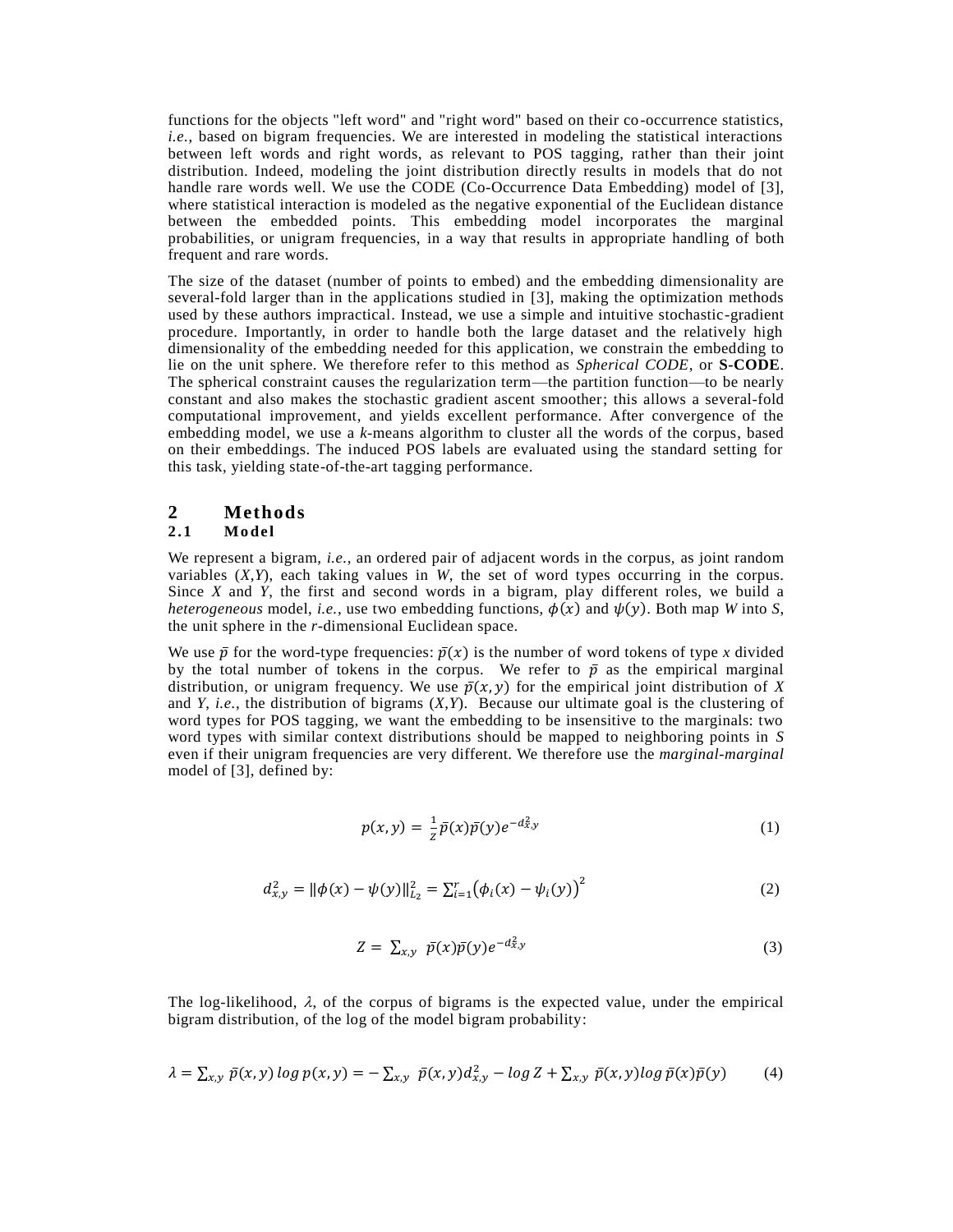The model is parameterized by  $2\times|W|$  points on the unit sphere *S* in *r* dimensions:  $\{\phi(x)\}_{x\in W}$ and  $\{\psi(y)\}_{y \in W}$ . These points are initialized randomly, *i.e.*, independently and uniformly on *S*.

To maximize the likelihood, we use a gradient-ascent approach. The gradient of the log likelihood is as follows (observe that the last term in (4) does not depend on the model, hence does not contribute to the gradient):

$$
\frac{\partial \lambda}{\partial \phi(u)} = \sum_{y} 2\bar{p}(u, y)[\psi(y) - \phi(u)] + \frac{1}{z} \sum_{y} 2\bar{p}(u)\bar{p}(y)[\phi(u) - \psi(y)]e^{-d_{u,y}^2}
$$
(5)

$$
\frac{\partial \lambda}{\partial \psi(v)} = \sum_{x} 2\bar{p}(x, v)[\phi(x) - \psi(v)] + \frac{1}{z} \sum_{x} 2\bar{p}(x)\bar{p}(v)[\psi(v) - \phi(x)]e^{-d_{x,v}^2}
$$
(6)

For sufficiently large problems such as POS tagging of a large corpus, computing the partition function, *Z*, after each gradient step or even once every fixed number of steps can be impractical. Instead, it turns out (see Discussion) that, thanks to the sphere constraint, we can approximate this dynamic variable,  $Z$ , using a constant,  $\tilde{Z}$ , which arises from a coarse approximation in which all pairs of embedded variables are distributed uniformly and independently on the sphere. Thus, we set  $(\phi(X), \psi(Y)) \sim (U_1, U_2)$  with  $U_1$  and  $U_2$  *i.i.d.* uniformly on *S*, and get our estimate  $\tilde{Z}$  as the expected value of the resulting random variable,  $e^{-\|U_1-U_2\|^2}$ :

$$
\tilde{Z} = E\big[e^{-\|U_1 - U_2\|^2}\big].\tag{7}
$$

Numerical evaluation of (7) yields  $\tilde{Z} \approx 0.146$  for the 25-dimensional sphere. An even coarser approximation can be obtained by noting that, for large *r*, the random variable  $||U_1 - U_2||^2$  $2-2U_1 \cdot U_2$  is fairly peaked around 2 (the random variable  $U_1 \cdot U_2$  is close to a Student's *t* with *r* degrees of freedom, compressed by a factor of  $\sqrt{r}$ ). This yields the estimate  $\tilde{Z} \approx$  $e^{-2} \approx 0.135.$ 

For the present application, we find that performance does not suffer from using a constant  $\tilde{Z}$ rather than recomputing Z often during gradient-ascent. It is also fairly robust to the choice of  $\tilde{Z}$ . We observe only minor changes in performance for  $\tilde{Z}$  ranging over [0.1, 0.5].

We use sampling to compute a stochastic approximation of the gradient. To implement the first sum in (5) and (6) − representing an attraction force between the embeddings of the words in a bigram – we sample bigrams from the empirical joint  $\bar{p}(x, y)$ . Given a sample  $(x_1, y_1)$ , only the  $\phi(x_1)$  and  $\psi(y_1)$  parameter vectors are updated. The partial updates that emerge from these two sums are:

$$
\phi(x_1) := \phi(x_1) + \eta[\psi(y_1) - \phi(x_1)]
$$
\n(8)

$$
\psi(y_1) \coloneqq \psi(y_1) + \eta[\phi(x_1) - \psi(y_1)],\tag{9}
$$

where  $\eta$  is the step size. In order to speed up the convergence process, we use a learning rate that decreases as word types are repeatedly observed. If  $C(w)$  is the number of times word type *w* has been previously encountered, we use:

$$
\eta(C(w)) = \eta_0\left(\frac{\varphi_0}{\varphi_0 + C(w)}\right), \quad \varphi_0 = 100, \ \eta_0 = 0.1. \tag{10}
$$

The model is very robust to the choice of the function  $\eta(C)$ , as long as it decreases smoothly. This modified learning rate also reduces the variability of the tagging accuracy, while slightly increasing its mean.

The second sum in (5) and in (6) – representing a repulsion force – involves not the empirical joint but the product of the empirical marginals. Thus, the complete update is: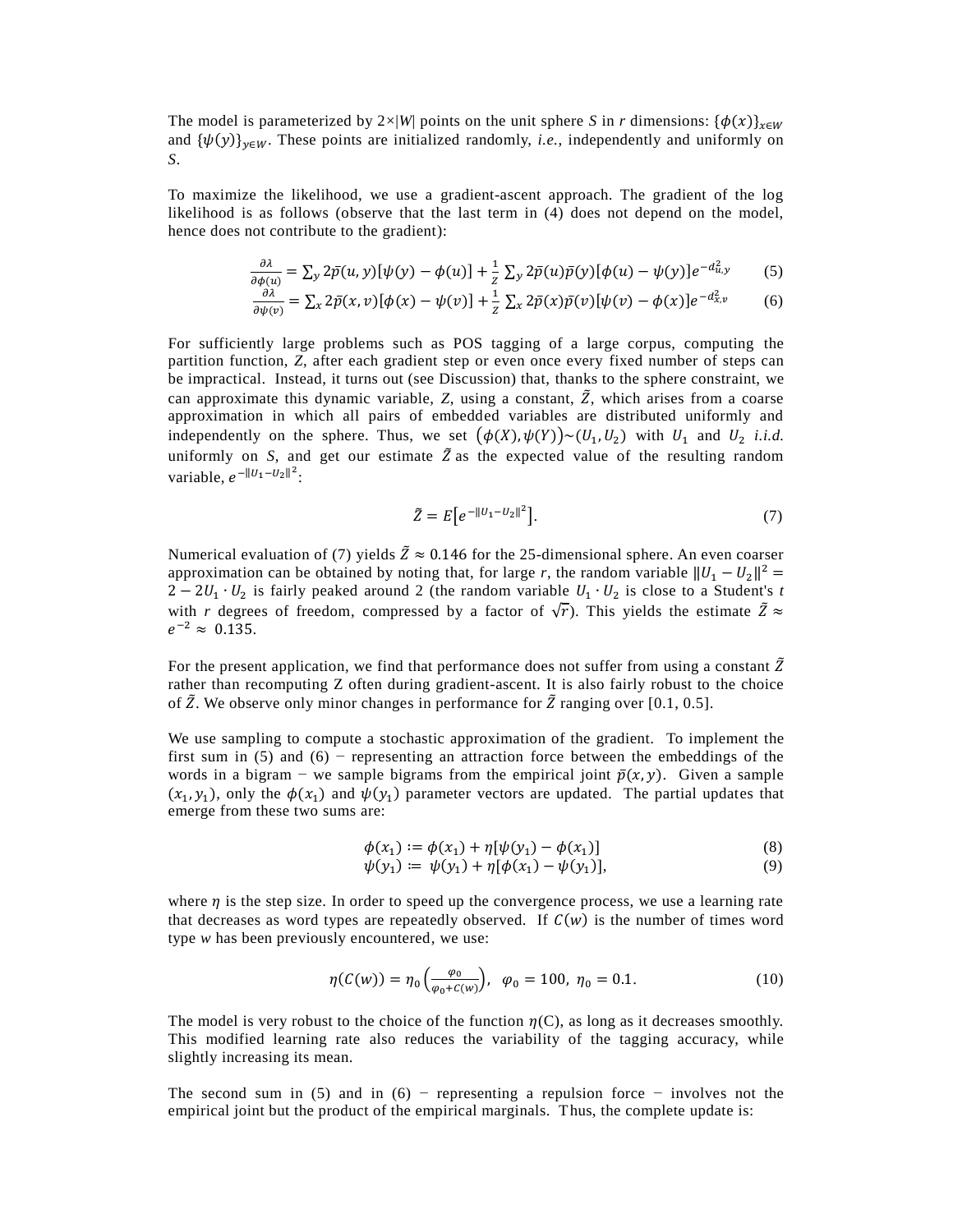$$
\phi(x_1) := \phi(x_1) + \eta(C(x_1)) \left[ [\psi(y_1) - \phi(x_1)] + \frac{e^{-d_{x_1, y_2}^2}}{\tilde{z}} [\phi(x_1) - \psi(y_2)] \right]
$$
(11)

$$
\psi(y_1) := \psi(y_1) + \eta(C(y_1)) \left[ [\phi(x_1) - \psi(y_1)] + \frac{e^{-d_{X_2}^2 y_1}}{\bar{z}} [\psi(y_1) - \phi(x_2)] \right],
$$
\n(12)

where  $(x_1, y_1)$  is sampled from the joint  $\bar{p}(x, y)$ , and  $x_2$  and  $y_2$  are sampled from the marginal  $\bar{p}(x)$  independently from each other and independently from  $x_1$  and  $y_1$ . After each step, the updated vectors are projected back onto the sphere *S*.

After convergence, for any word *w*, we have two embedded vectors,  $\phi(w)$  and  $\psi(w)$ . These vectors are concatenated to form a single geometric description of word type *w*. The collection of all these vectors is then clustered using a weighted *k*-means clustering algorithm: in each iteration, a cluster's centroid is updated as the *weighted* mean of its currently assigned constituent vectors, with the weight of the vector for word *w* equal to  $\bar{p}(w)$ . The number of clusters chosen depends on whether evaluation is to be done against the PTB45 or the PTB17 tagset (see below, Section 2.2).<sup>1</sup>

### 2.2 **Evaluation and data**

The resulting assignment of cluster labels to word types is used to label the corpus. The standard practice for evaluating the performance of the induced labels is to either map them to the gold-standard tags, or to use an information-theoretic measure. We use the three evaluation criteria that are most common in the recent literature. The first criterion maps each cluster to the POS tag that it best matches according to the hand-annotated labels. The match is determined by finding the tag that is most frequently assigned to any token of any word type in the cluster. Because the criterion is free to assign several clusters to the same POS tag, this evaluation technique is called many-to-one mapping, or MTO. Once the map is constructed, the accuracy score is obtained as the fraction of all tokens whose inferred tag under the map matches the hand-annotated tag.

The second criterion, 1-to-1 mapping, is similar to the first, but the mapping is restricted from assigning multiple clusters to a single tag; hence it is called one -to-one mapping, or 1 to-1. Most authors construct the 1-to-1 mapping greedily, assigning maximal-score label-totag matches first; some authors, e.g. [15], use the optimal map. Once the map is constructed, the accuracy is computed just as in MTO. The third criterion, variation of information, or VI, is a map-free information-theoretic metric [9, 2].

We note that we and other authors found the most reliable criterion for comparing unsupervised POS taggers to be MTO. However, we include all three criteria for completeness.

We use the Wall Street Journal part of the Penn Treebank [8] (1,173,766 tokens). We ignore capitalization, leaving 43,766 word types, to compare performance with other models consistently. Evaluation is done against the full tag set (PTB45), and against a coarse tag set (PTB17) [12]. For PTB45 evaluation, we use either 45 or 50 clusters, in order for our results to be comparable to all recent works. For PTB17 evaluation, we use 17 clusters, as do all other authors.

# **3 Results**

 $\overline{a}$ 

Figure 1 shows the model performance when evaluated with several measures. MTO17 and MTO50 refer to the number of tokens tagged correctly under the many-to-1 mapping for the PTB45 and PTB17 tagsets respectively. The type-accuracy curves use the same mapping

<sup>&</sup>lt;sup>1</sup> Source code is available at the author's website: *faculty.biu.ac.il/~marony*.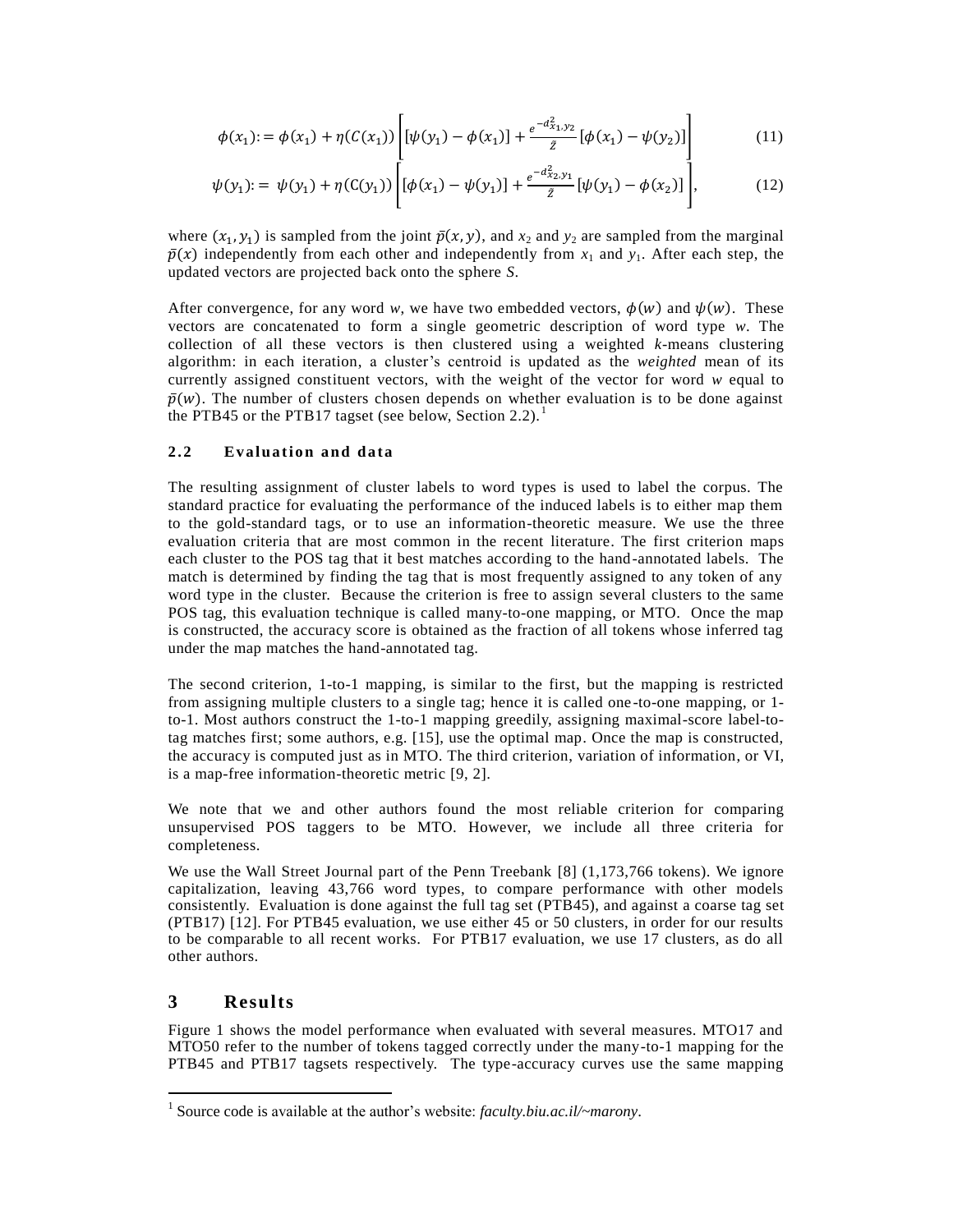and tagsets, but record the fraction of word types whose inferred tag matches their "modal" annotated tag, *i.e.*, the annotated tag co-occurring most frequently with this word type. We also show the scaled log likelihood, to illustrate its convergence. These results were produced using a constant, pre-computed,  $\tilde{Z}$ . Using this constant value allows the model to run in a matter of minutes rather than the hours or days required by HMMs and MRFs.



Figure 1: Scores against number of iterations (bigram updates). Scores are averaged over 10 sessions, and shown with 1-std error bars. MTO17 is the Many-to-1 tagging accuracy score based on 17 induced labels mapped to 17 tags. MTO50 is the Many-to-1 score based on 50 induced labels mapped to 45 tags. Type Accuracy 17 (50) is the average accuracy per word type, where the gold-standard tag of a word type is the *modal* annotated tag of that type (see text). All runs used  $\tilde{Z} = 0.154$ ,  $r=25$ .



Figure 2: Comparison of models with different dimensionalities:  $r = 2$ , 5, 10, 25. MTO17 is the Many-to-1 score based on 17 induced labels mapped to PTB17 tags.

Figure 2 shows the model performance for different dimensionalities *r*. As *r* increases, so does the performance. Unlike previous applications of CODE [3] (which often emphasize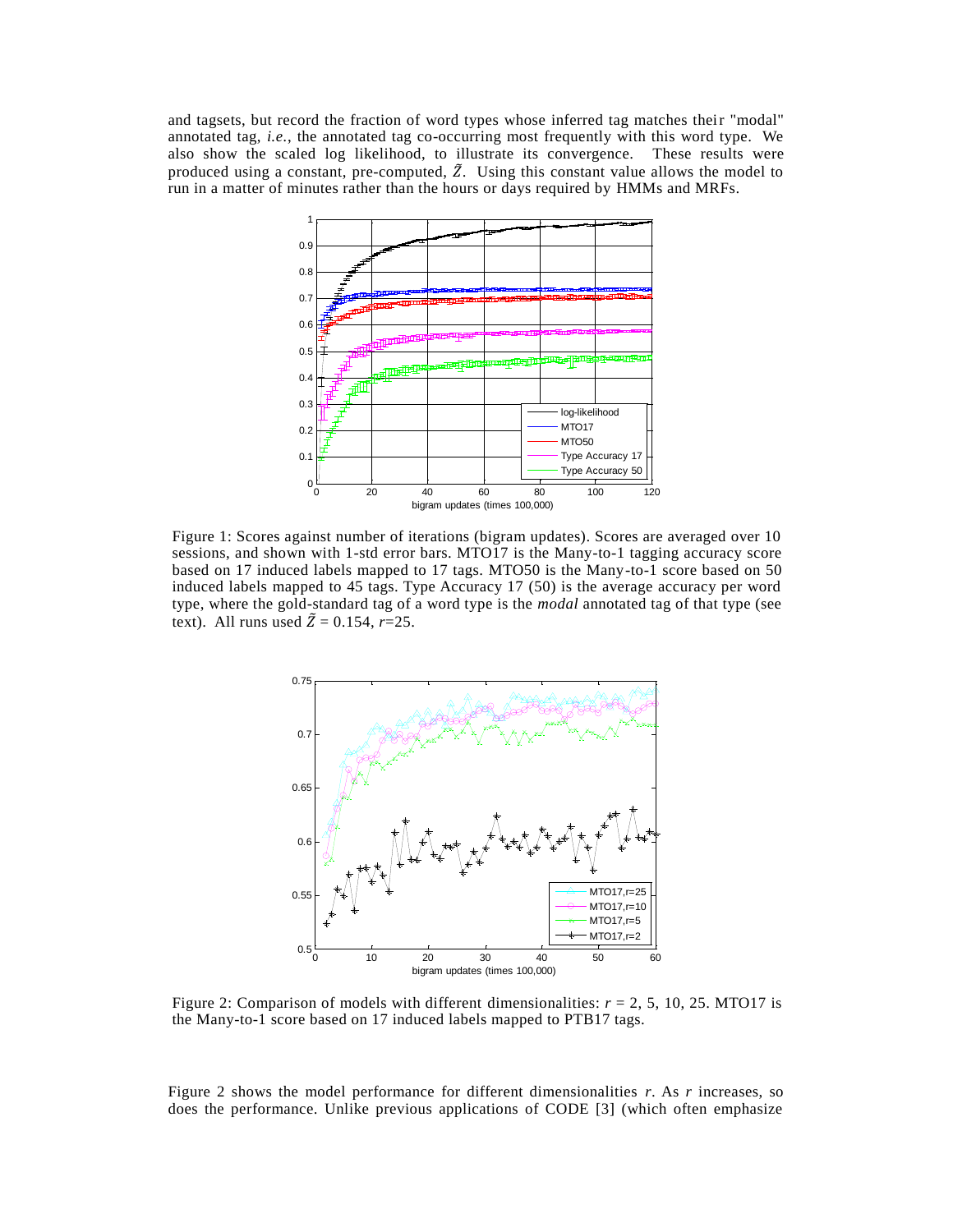|                             | Many-to-1      |                     |                             | $1-to-1$ |                       |                     | VI           |                       |                       |
|-----------------------------|----------------|---------------------|-----------------------------|----------|-----------------------|---------------------|--------------|-----------------------|-----------------------|
| Model                       | <b>PTB17</b>   | <b>PTB45</b><br>-45 | <b>PTB45 PTB17</b><br>$-50$ |          | <b>PTB45</b><br>$-45$ | <b>PTB45</b><br>-50 | <b>PTB17</b> | <b>PTB45</b><br>$-45$ | <b>PTB45</b><br>$-50$ |
| S-CODE<br>$(Z=0.1456)$      | 73.8<br>(0.5)  | 68.8<br>(0.16)      | 70.4<br>(0.5)               | 52.2     | 50.0                  | 50.0                | 2.93         | 3.46                  | 3.46                  |
| S-CODE<br>$(Z=0.3)$         | 74.5<br>(0.2)  | 68.6<br>(0.16)      | 71.5<br>(0.6)               | 54.9     | 48.7                  | 48.8                | 2.80         | 3.38                  | 3.39                  |
| <b>LDC</b>                  | 75.1<br>(0.04) | 68.1<br>(0.2)       | 71.2<br>(0.06)              | 59.3     |                       | 48.3                |              |                       |                       |
| Brown                       |                | 67.8                | 70.5                        |          | 50.1                  | 51.3                |              | 3.47                  | 3.45                  |
| <b>HMM-EM 64.7</b>          |                |                     | 62.1                        | 43.1     |                       | 40.5                | 3.86         |                       | 4.48                  |
| HMM-VB                      | 63.7           |                     | 60.5                        | 51.4     |                       | 46.1                | 3.44         |                       | 4.28                  |
| HMM-GS                      | 67.4           |                     | 66.0                        | 44.6     |                       | 49.9                | 3.46         |                       | 4.04                  |
| HMM-<br>Sparse(32)          | 70.2           | 65.4                |                             | 49.5     | 44.5                  |                     |              |                       |                       |
| VEM<br>$(10^{-1}, 10^{-1})$ | 68.2           | 54.6                |                             | 52.8     | 46.0                  |                     |              |                       |                       |

visualization of data and thus require a low dimension), this unsupervised POS-tagging application benefits from high values of  $r$ . Larger values of  $r$  cause both the tagging accuracy to improve and the variability during convergence to decrease.

Table 1: Comparison to other models, under three different evaluation measures. S-CODE uses  $r = 25$  dimensions. It was run 10 times, each with  $12 \cdot 10^6$  update steps. LDC is from [15]; Brown shows the best results from [14] and website mentioned therein; HMM-EM, HMM-VB and HMM-GS show the best results from [2]; HMM-Sparse(32) and VEM show the best results from [5]. The numbers in parentheses are standard deviations. For the VI criterion, lower values are better. PTB45-45 maps 45 induced labels to 45 tags, while PTB45-50 maps 50 induced labels to 45 tags.

Table 1 compares our model, S-CODE, to previous state-of-the-art approaches. Under the Many-to-1 criterion, which we find to be the most appropriate of the three for the evaluation of unsupervised POS taggers, S-CODE is superior to HMM results, and scores comparably to [15], the highest-performing model to date on this task.

We find that the model is very robust to the choice of  $\tilde{Z}$  within the range 0.1 to 0.5. This robustness lends promise for the usefulness of this method for other applications in which the partition function is impractical to compute. This point is discussed further in the next section.

# **4 Discussion**

The problem of embedding heterogeneous categorical data (*X*,*Y*) based on their cooccurrence statistics may be formulated as the task of finding a pair of maps  $\phi(x)$  and  $\psi(y)$ such that, for any pair  $(x,y)$ , the distance between the images of x and y reflects the statistical interaction between them. Such embeddings have been used mostly for the purpose of visualization and exploratory data analysis. Here we demonstrate that embedding can be successfully applied to a well-studied computational-linguistics task, achieving state-of-theart performance.

### **4 .1 S-CO DE v. CO DE**

The approach proposed here, S-CODE, is a variant of the CODE model of [3]. In the task at hand, the sets  $\hat{X}$  and  $\hat{Y}$  to be embedded are large (43K), making most conventional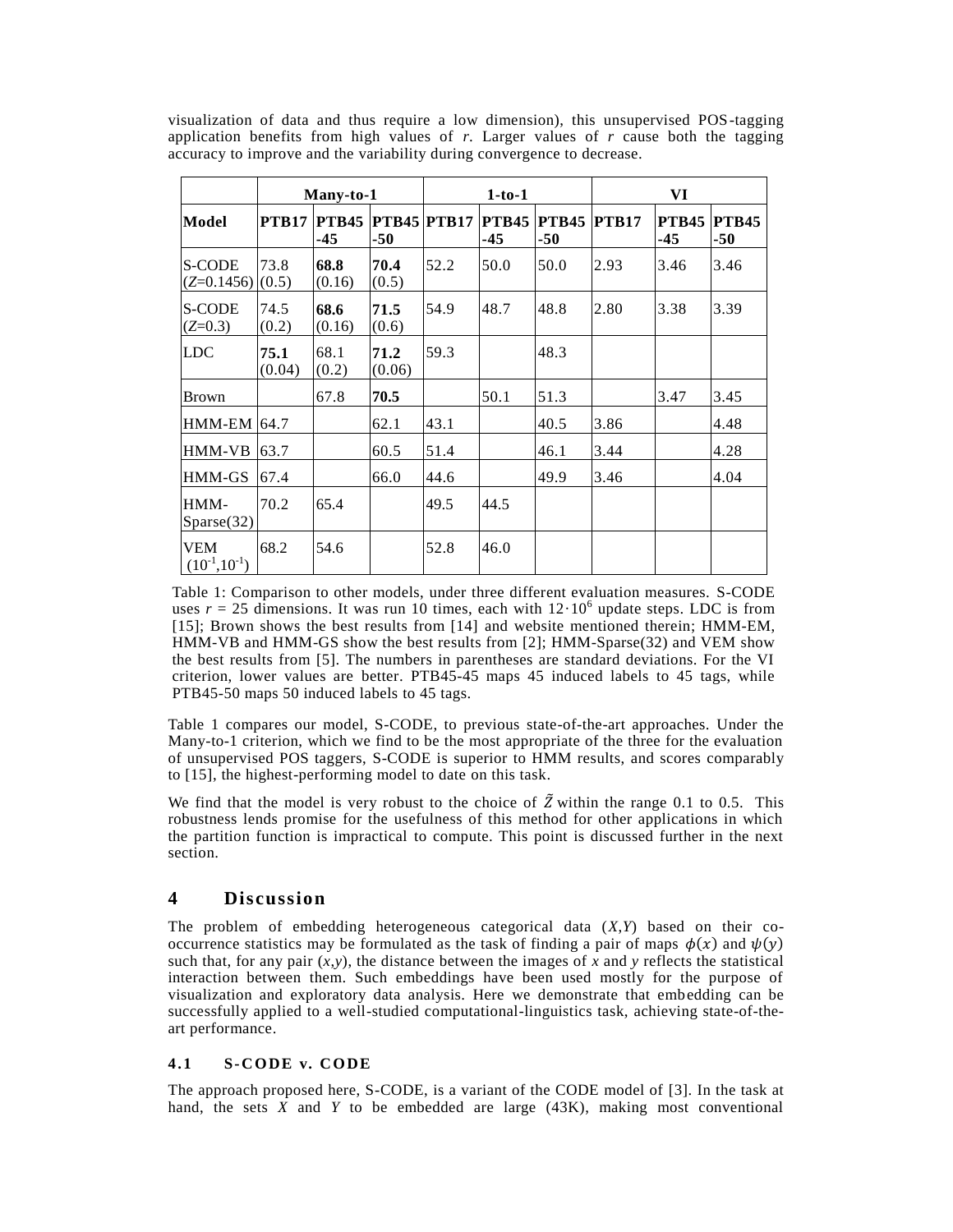embedding approaches, including CODE (as implemented in [3]), impractical. As explained below, S-CODE overcomes the large-dataset challenge by constraining the maps to lie on the unit sphere. It uses stochastic gradient ascent to maximize the likelihood of the model.

The gradient of the log-likelihood w.r.t. a given  $\phi(x)$  includes two components, each with a simple intuitive meaning. The first component embodies an attraction force, pulling  $\phi(x)$ toward  $\psi(y)$  in proportion to the empirical joint  $\bar{p}(x, y)$ . The second component, the gradient of the regularization term,  $-\log Z$ , embodies a repulsion force; it keeps the solution away from the trivial state where all *x*'s and *y*'s are mapped to the same point, and more generally attempts to keep *Z* small. The repulsion force pushes  $\phi(x)$  away from  $\psi(y)$  in proportion to the product of the empirical marginals  $\bar{p}(x)$  and  $\bar{p}(y)$ , and is scaled by  $e^{-d_{x,y}^2}/Z$ . The computational complexity of *Z*, the partition function, is  $|X| \times |Y| \times r$ .

In the application studied here, the use of the spherical constraint of S-CODE has two important consequences. First, it makes the computation of *Z* unnecessary. Indeed, when using the spherical constraint, we observed that *Z*, when actually computed and updated every 10<sup>6</sup> steps, does not deviate much from its initial value. For example, for  $r = 25$ ,  $\overline{Z}$  rises smoothly from 0.145 to 0.182. Note that the absolute minimum of  $Z$ —obtained for a  $\phi$  that maps all of *W* to a single point on *S* and a  $\psi$  that maps all of *W* to the opposite point—is  $e^{-4}$ ; the absolute maximum of *Z*, obtained for  $\phi$  and  $\psi$  that map all of *W* to the same point, is 1. We also observed that replacing *Z*, in the update algorithm, by any constant  $\tilde{Z}$  in the range [.1 .5] does not dramatically alter the behavior of the model. We nevertheless note that larger values of  $\tilde{Z}$  tend to yield a slightly higher performance of the POS tagger built from the model. Note that the only effect of changing  $\tilde{Z}$  in the stochastic gradient algorithm is to change the relative strength of the attraction and repulsion terms.

We compared the performance of S-CODE with CODE. The original CODE implementation [3] could not support the size of our data set. To overcome this limitation, we used the stochastic-gradient method described above, but without projecting to the sphere. This required us to compute the partition function, which is highly computationally intensive. We therefore computed the partition function only once every *q* update steps (where one update step is the sampling of one bigram). We found that for  $q = 10^5$  the partition function and likelihood changed smoothly enough and converged, and the embeddings yielded tagging performances that did not differ significantly from those obtained with S-CODE. The second important consequence of imposing the spherical constraint is that it makes the stochastic gradient-ascent procedure markedly smoother. As a result, a relatively large step size can be used, achieving convergence and excellent tagging performance in about 10 minutes of computation time on a desktop machine. CODE requires a smaller step size as well as the recomputation of the partition function, and, as a result, computation time in this application was 6 times longer than with S-CODE.

When gauging the applicability of S-CODE to different large-scale embedding problems, one should try to gain some understanding of why the spherical constraint stabilizes the partition function, and whether *Z* will stabilize around the same value for other problems. The answer to the first question appears to be that the regularization term is not so strong as to prevent clusters from forming—this is demonstrated by the excellent performance of the model when used for POS tagging—yet it is strong enough to enforce a fairly uniform distribution of these clusters on the sphere—resulting in a fairly stable value of *Z*. One may reasonably conjecture that this behavior will generalize to other problems. To answer the second question, we note that the order of magnitude of *Z* is essentially set by the coarsest of the two estimates derived in Section 2, namely  $e^{-2} \approx 0.135$ , and that this estimate is problem-independent. As a result, S-CODE is, in principle, applicable to datasets of much larger size than the present problem. The computational complexity of the algorithm is  $O(Nr)$ , and the memory requirement is  $O(|W|r)$  where *N* is the number of word tokens, and |*W*| is the number of word types. In contrast, and as mentioned above, CODE, even in our stochastic-gradient version, is considerably more computationally intensive; it would clearly be completely impractical for much larger datasets.

### **4.2 Comparison to other POS induction models**

Even though embedding models have been studied extensively, they are not widely used for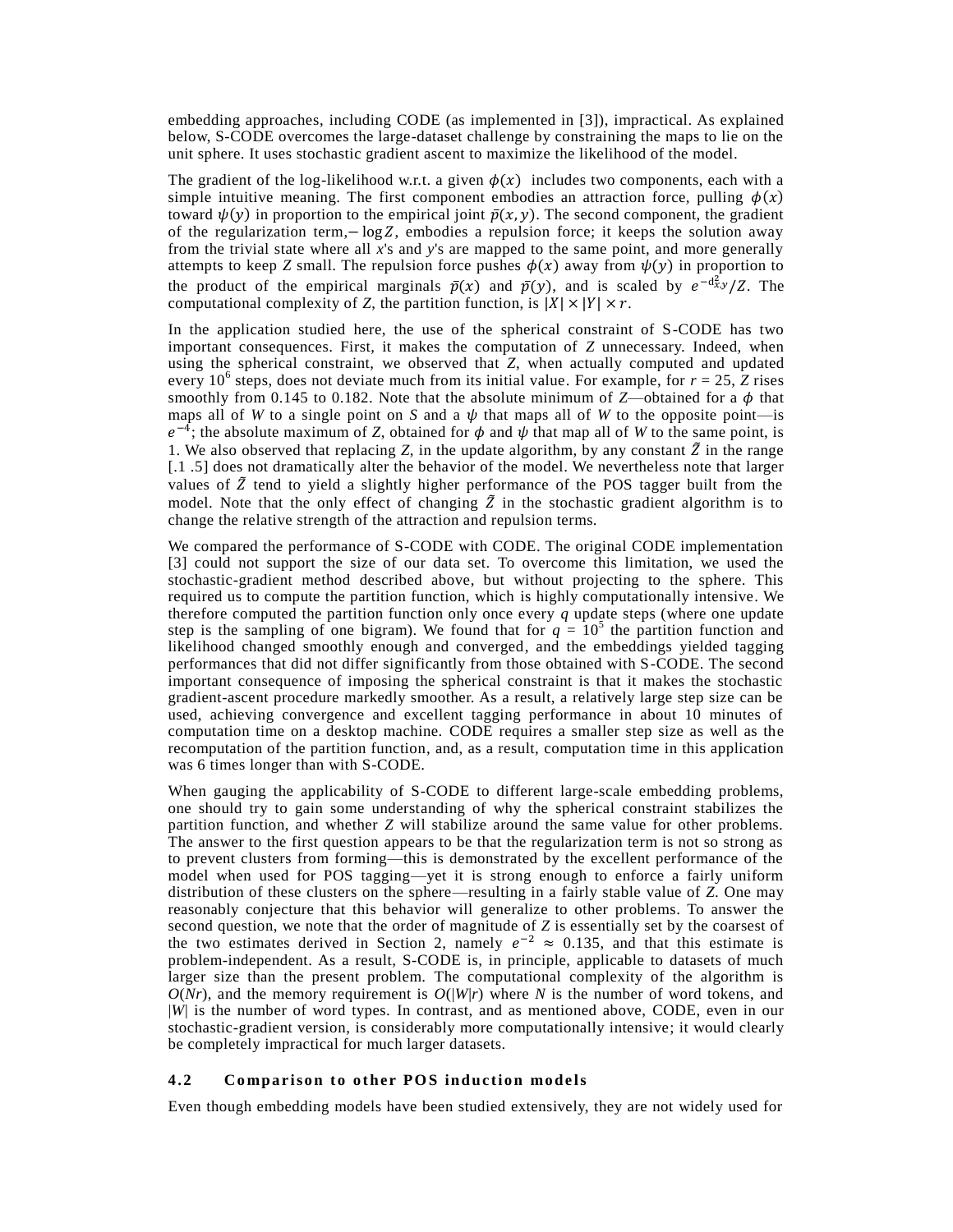POS tagging (see however [18]). For the unsupervised POS tagging task, HMMs have until recently dominated the field. Here we show that an embedding model substantially outperforms HMMs, and achieves the same level of performance as the best distributionalonly model to date [15]. Models that use features, e.g. morphological, achieve higher tagging precision [11, 14]. Incorporating features into S-CODE can easily be done, either directly or in a two-step approach as in [14]; this is left for future work.

One of the widely-acknowledged challenges in applying HMMs to the unsupervised POS tagging problem is that these models do not afford a convenient vehicle to modeling an important sparseness property of natural languages, namely the fact that any given word type admits of only a small number of POS tags—often only one (see in particular [7, 2, 4]). In contrast, the approach presented here maps each word type to a single point in  $\mathbb{R}^r$ . Hence, it assigns a single tag to each word type, like a number of other recent approaches [15, 16, 17]. These approaches are incapable of disambiguating, *i.e.*, of assigning different tags to the same word depending on context, as in "I long to see a long movie." HMMs are, in principle, capable of doing so, but at the cost of over-parameterization. In view of the superior performance of S-CODE and of other type-level approaches, it appears that underparameterization might be the better choice for this task.

Another difference between our model and HMMs previously applied to this problem is that our model is symmetric, thereby modeling right *and* left context distributions. In contrast, HMMs are asymmetric in that they typically model a left-to-right transition and would find a different solution if a right-to-left transition were modeled. We argue that using both distributions in a symmetric way better captures the important linguistic information. In the past, left and right distributions were extracted by factoring the bigram matrix and using the left and right eigenvectors. Such a linear method does not handle rare words well. Instead, we choose to learn the ratio  $p(x, y)/(\bar{p}(x)\bar{p}(y))$ . This approach allows words with similar contexts but different unigram frequencies to be embedded near each other.

Like HMMs, CODE provides a model of the distribution of the data at hand. S-CODE departs slightly from this framework. Since it does not use the exact partition function in the stochastic gradient ascent procedure—and was actually found to perform best when replacing *Z*, in the update rule, by a constant that is substantially larger than the true value of *Z*—it only approximately converges to a local maximum of a likelihood function. In future work, and as a more radical deviation from the CODE model, one may then give up altogether modeling the distribution of *X* and *Y*, instead relying on a heuristically motivated objective function of sphere-constrained embeddings  $\phi(x)$  and  $\psi(y)$ , to be maximized. Preliminary studies using a number of alternative functional forms for the regularization term yielded promising results.

Although S-CODE and LDC [15] achieve essentially the same level of performance on taggings that induce 17, 45, or 50 labels (Table 1), S-CODE proves superior for the induction of very fine-grained taggings. Thus, we compared the performances of S-CODE and LDC on the task of inducing 300 labels. Under the MTO criterion, LDC achieved 80.9% (PTB45) and 87.9% (PTB17). S-CODE significantly outperformed it, with 83.5% (PTB45) and 89.8% (PTB17).

The appeal of S-CODE lies not only in its strong performance on the unsupervised POS tagging problem, but also in its simplicity, its robustness, and its mathematical grounding. The mathematics underlying CODE, as developed in [3], are intuitive and relatively simple . Modeling the joint probability of word type co-occurrence through distances between Euclidean embeddings, without relying on discrete categories or states, is a novel and promising approach for POS tagging. The spherical constraint introduced here permits the approximation of the partition function by a constant, which is the key to the efficiency of the algorithm for large datasets. The stochastic-gradient procedure produces two competing forces with intuitive meaning, familiar from the literature on learning in generative models. While the accuracy and computational efficiency of S-CODE is matched by the recent LDC algorithm [15], S-CODE is more robust, showing very little change in performance over a wide range of implementation choices. We expect that this improved robustness will allow S-CODE to be easily and successfully applied to other large-scale tasks, both linguistic and non-linguistic.